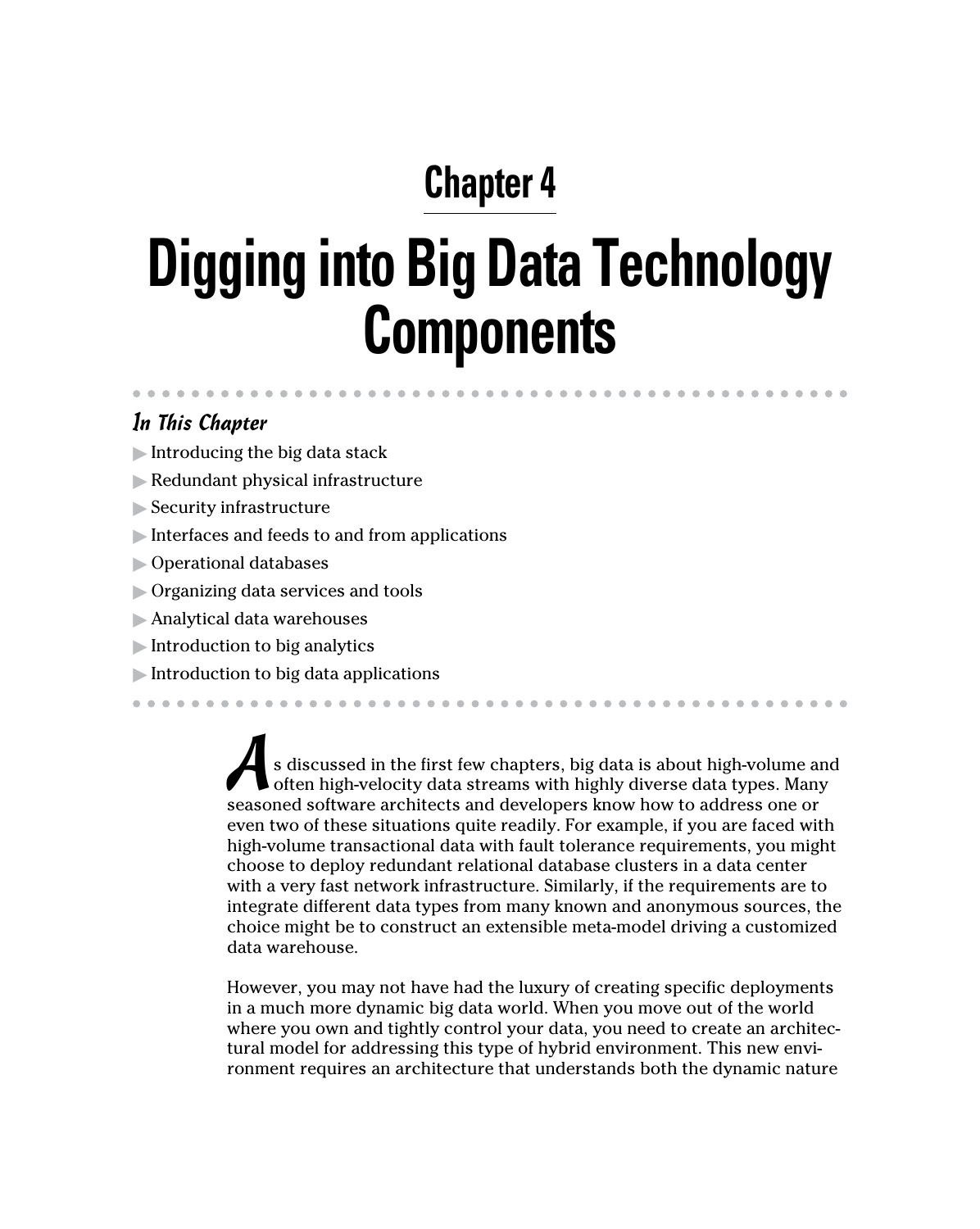of big data and the requirement to apply the knowledge to a business solution. In this chapter, we examine the architectural considerations associated with big data. We also dig a bit deeper into the big data technology stack we introduce in Chapter 1.

#### Exploring the Big Data Stack

Like any important data architecture, you should design a model that takes a holistic look at how all the elements need to come together. Although this will take some time in the beginning, it will save many hours of development and lots of frustration during the subsequent implementations. You need to think about big data as a strategy, not a project.

Good design principles are critical when creating (or evolving) an environment to support big data — whether dealing with storage, analytics, reporting, or applications. The environment must include considerations for hardware, infrastructure software, operational software, management software, well-defined application programming interfaces (APIs), and even software developer tools. Your architecture will have to be able to address all the foundational requirements that we discuss in Chapter 1:

- $\sqrt{c}$  Capture
- $\blacktriangleright$  Integrate
- ✓ Organize
- $\blacktriangleright$  Analyze
- $\blacktriangleright$  Act

Figure 4-1 presents the layered reference architecture we introduce in Chapter 1. It can be used as a framework for how to think about big data technologies that can address functional requirements for your big data projects.

This is a comprehensive stack, and you may focus on certain aspects initially based on the specific problem you are addressing. However, it is important to understand the entire stack so that you are prepared for the future. You'll no doubt use different elements of the stack depending on the problem you're addressing.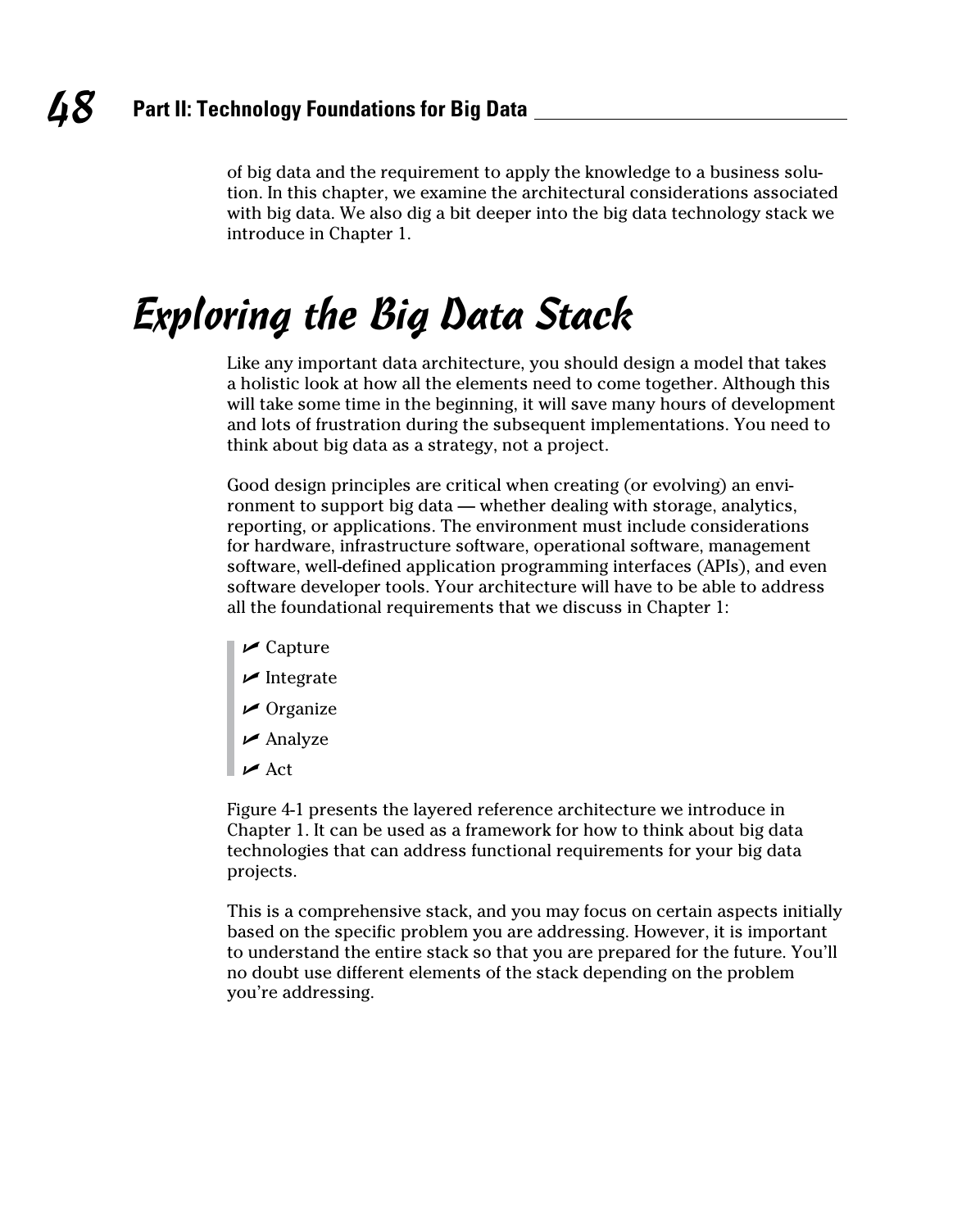

**Big Data Tech Stack** 

#### Layer 0: Redundant Physical Infrastructure

At the lowest level of the stack is the physical infrastructure — the hardware, network, and so on. Your company might already have a data center or made investments in physical infrastructures, so you're going to want to find a way to use the existing assets. Big data implementations have very specific requirements on all elements in the reference architecture, so you need to examine these requirements on a layer-by-layer basis to ensure that your implementation will perform and scale according to the demands of your business. As you start to think about your big data implementation, it is important to have some overarching principles that you can apply to the approach. A prioritized list of these principles should include statements about the following:

- **► Performance:** How responsive do you need the system to be? Performance, also called *latency,* is often measured end to end, based on a single transaction or query request. Very fast (high-performance, lowlatency) infrastructures tend to be very expensive.
- ✓ **Availability:** Do you need a 100 percent uptime guarantee of service? How long can your business wait in the case of a service interruption or failure? Highly available infrastructures are also very expensive.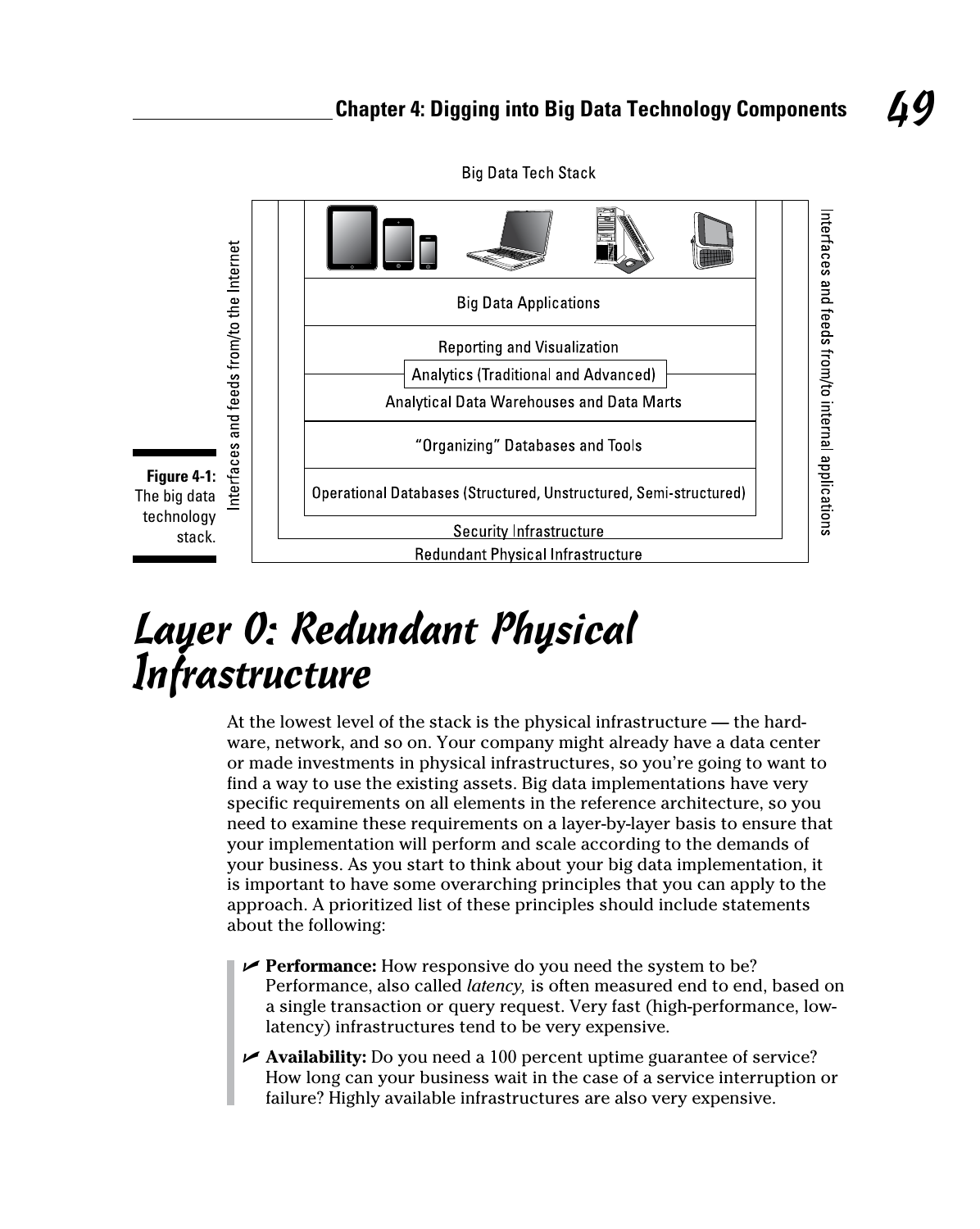- ✓ **Scalability:** How big does your infrastructure need to be? How much disk space is needed today and in the future? How much computing power do you need? Typically, you need to decide what you need and then add a little more scale for unexpected challenges.
- ✓ **Flexibility:** How quickly can you add more resources to the infrastructure? How quickly can your infrastructure recover from failures? The most flexible infrastructures can be costly, but you can control the costs with cloud services, where you only pay for what you actually use (see Chapter 6 for more on cloud computing).
- ✓ **Cost:** What can you afford? Because the infrastructure is a set of components, you might be able to buy the "best" networking and decide to save money on storage (or vice versa). You need to establish requirements for each of these areas in the context of an overall budget and then make trade-offs where necessary.

As big data is all about high-velocity, high-volume, and high-data variety, the physical infrastructure will literally "make or break" the implementation. Most big data implementations need to be highly available, so the networks, servers, and physical storage must be both resilient and redundant. Resiliency and redundancy are interrelated. An infrastructure, or a system, is resilient to failure or changes when sufficient redundant resources are in place, ready to jump into action. In essence, there are always reasons why even the most sophisticated and resilient network could fail, such as a hardware malfunction. Therefore, redundancy ensures that such a malfunction won't cause an outage.

Resiliency helps to eliminate single points of failure in your infrastructure. For example, if only one network connection exists between your business and the Internet, no network redundancy exists, and the infrastructure is not resilient with respect to a network outage. In large data centers with business continuity requirements, most of the redundancy is in place and can be leveraged to create a big data environment. In new implementations, the designers have the responsibility to map the deployment to the needs of the business based on costs and performance.



As more vendors provide cloud-based platform offerings, the design responsibility for the hardware infrastructure often falls to those service providers.

This means that the technical and operational complexity is masked behind a collection of services, each with specific terms for performance, availability, recovery, and so on. These terms are described in service-level agreements (SLAs) and are usually negotiated between the service provider and the customer, with penalties for noncompliance.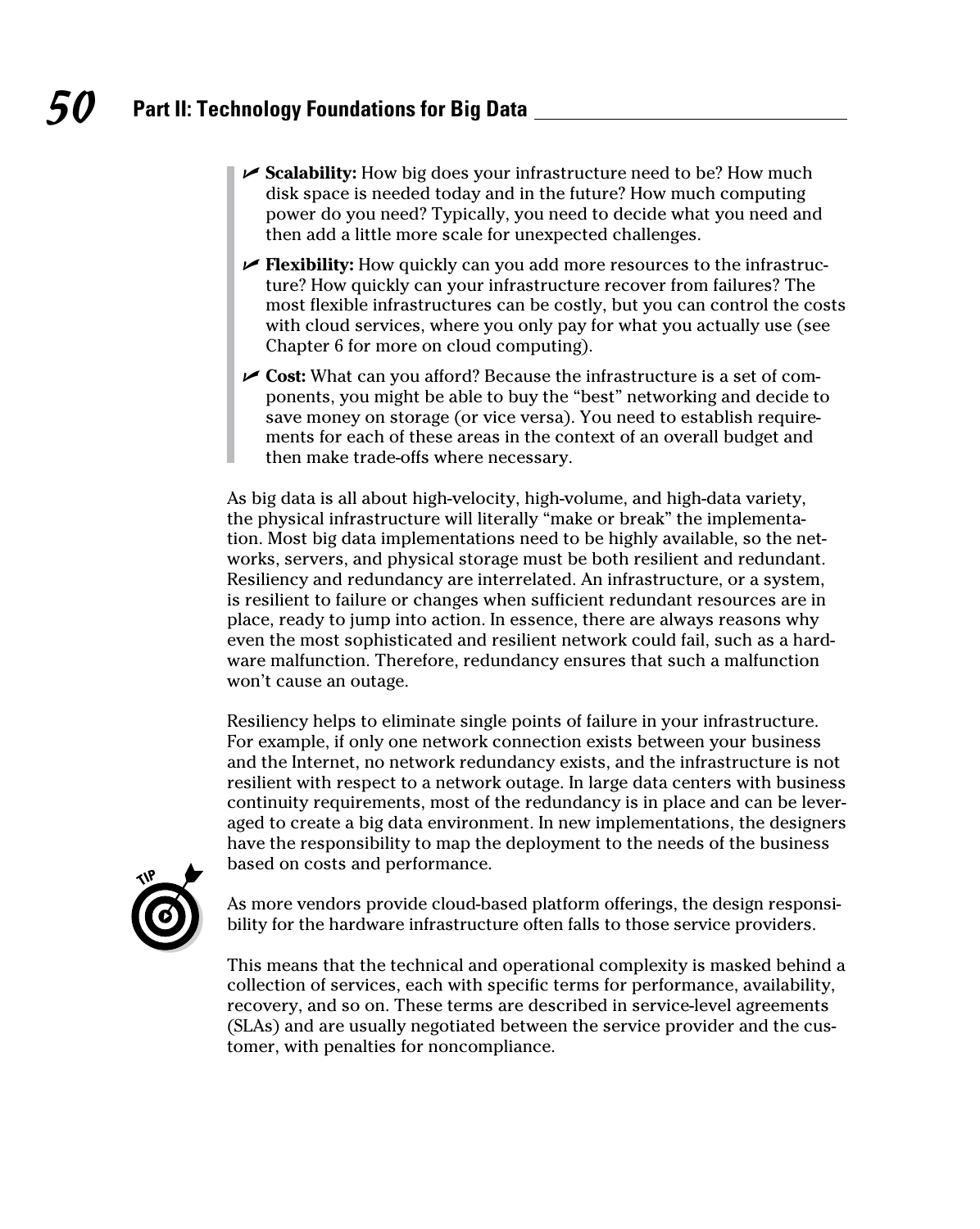For example, if you contract with a managed service provider, you are theoretically absolved from the worry associated with the specifics of the physical environment and the core components of the data center. The networks, servers, operating systems, virtualization fabric, requisite management tools, and day-to-day operations are inclusive in your service agreements. In effect, this creates a virtual data center. Even with this approach, you should still know what is needed to build and run a big data deployment so that you can make the most appropriate selections from the available service offerings. Despite having an SLA, your organization still has the ultimate responsibility for performance.

#### Physical redundant networks

Networks should be redundant and must have enough capacity to accommodate the anticipated volume and velocity of the inbound and outbound data in addition to the "normal" network traffic experienced by the business. As you begin making big data an integral part of your computing strategy, it is reasonable to expect volume and velocity to increase.

Infrastructure designers should plan for these expected increases and try to create physical implementations that are "elastic." As network traffic ebbs and flows, so too does the set of physical assets associated with the implementation. Your infrastructure should offer monitoring capabilities so that operators can react when more resources are required to address changes in workloads.

#### Managing hardware: Storage and servers

Likewise, the hardware (storage and server) assets must have sufficient speed and capacity to handle all expected big data capabilities. It's of little use to have a high-speed network with slow servers because the servers will most likely become a bottleneck. However, a very fast set of storage and compute servers can overcome variable network performance. Of course, nothing will work properly if network performance is poor or unreliable.

#### Infrastructure operations

Another important design consideration is infrastructure operations management. The greatest levels of performance and flexibility will be present only in a well-managed environment. Data center managers need to be able to anticipate and prevent catastrophic failures so that the integrity of the data,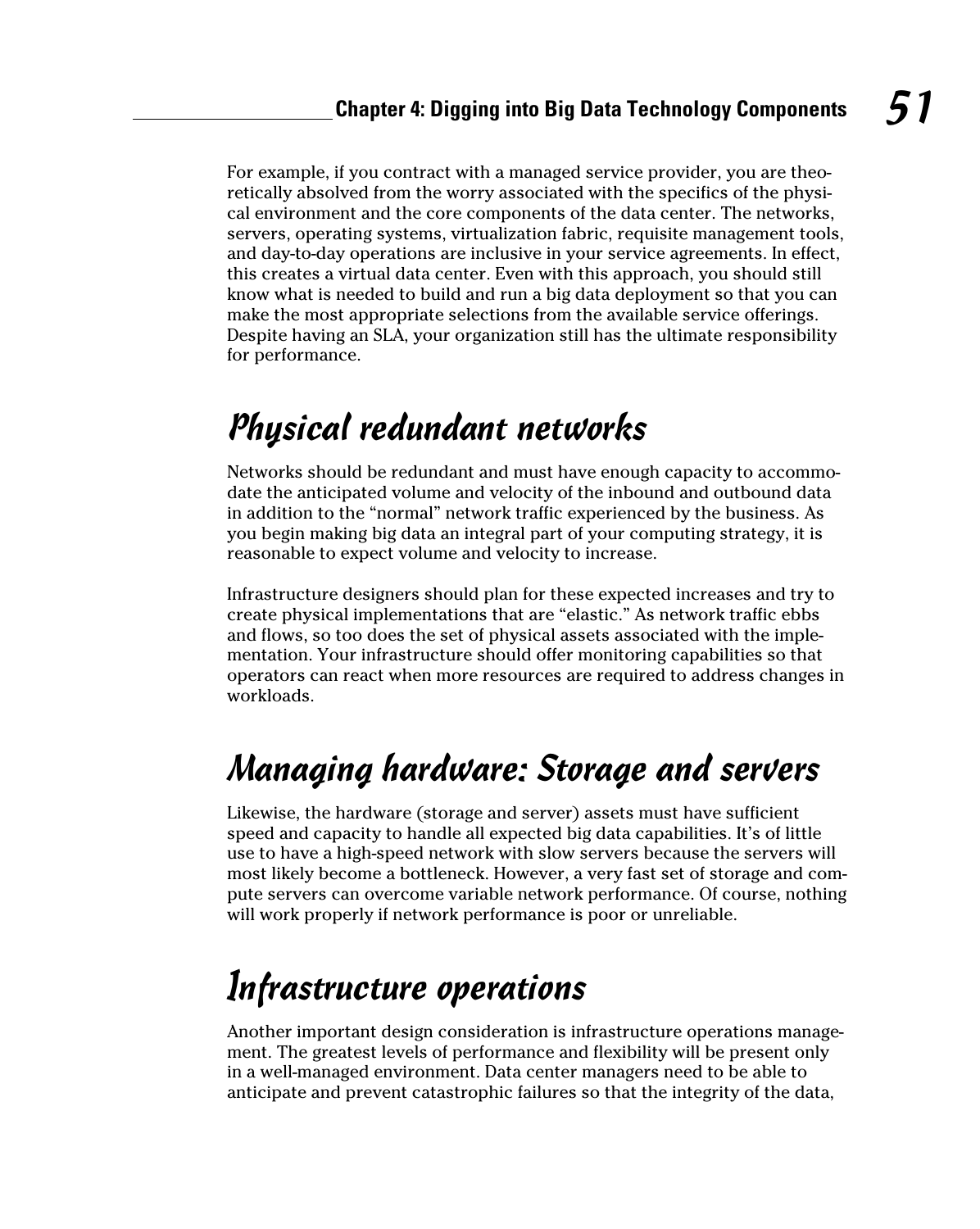and by extension the business processes, is maintained. IT organizations often overlook and therefore underinvest in this area. We talk more about what's involved with operationalizing big data in Chapter 17.

# Layer 1: Security Infrastructure

Security and privacy requirements for big data are similar to the requirements for conventional data environments. The security requirements have to be closely aligned to specific business needs. Some unique challenges arise when big data becomes part of the strategy, which we briefly describe in this list:

- ✓ **Data access:** User access to raw or computed big data has about the same level of technical requirements as non-big data implementations. The data should be available only to those who have a legitimate business need for examining or interacting with it. Most core data storage platforms have rigorous security schemes and are often augmented with a federated identity capability, providing appropriate access across the many layers of the architecture.
- ✓ **Application access:** Application access to data is also relatively straightforward from a technical perspective. Most application programming interfaces (APIs) offer protection from unauthorized usage or access. This level of protection is probably adequate for most big data implementations.
- ✓ **Data encryption:** Data encryption is the most challenging aspect of security in a big data environment. In traditional environments, encrypting and decrypting data really stresses the systems' resources. With the volume, velocity, and varieties associated with big data, this problem is exacerbated. The simplest (brute-force) approach is to provide more and faster computational capability. However, this comes with a steep price tag — especially when you have to accommodate resiliency requirements. A more temperate approach is to identify the data elements requiring this level of security and to encrypt only the necessary items.
- ✓ **Threat detection:** The inclusion of mobile devices and social networks exponentially increases both the amount of data and the opportunities for security threats. It is therefore important that organizations take a multiperimeter approach to security.

We talk more about big data security and governance in Chapter 19. We also discuss how big data is being used to *help* detect threats and other security issues.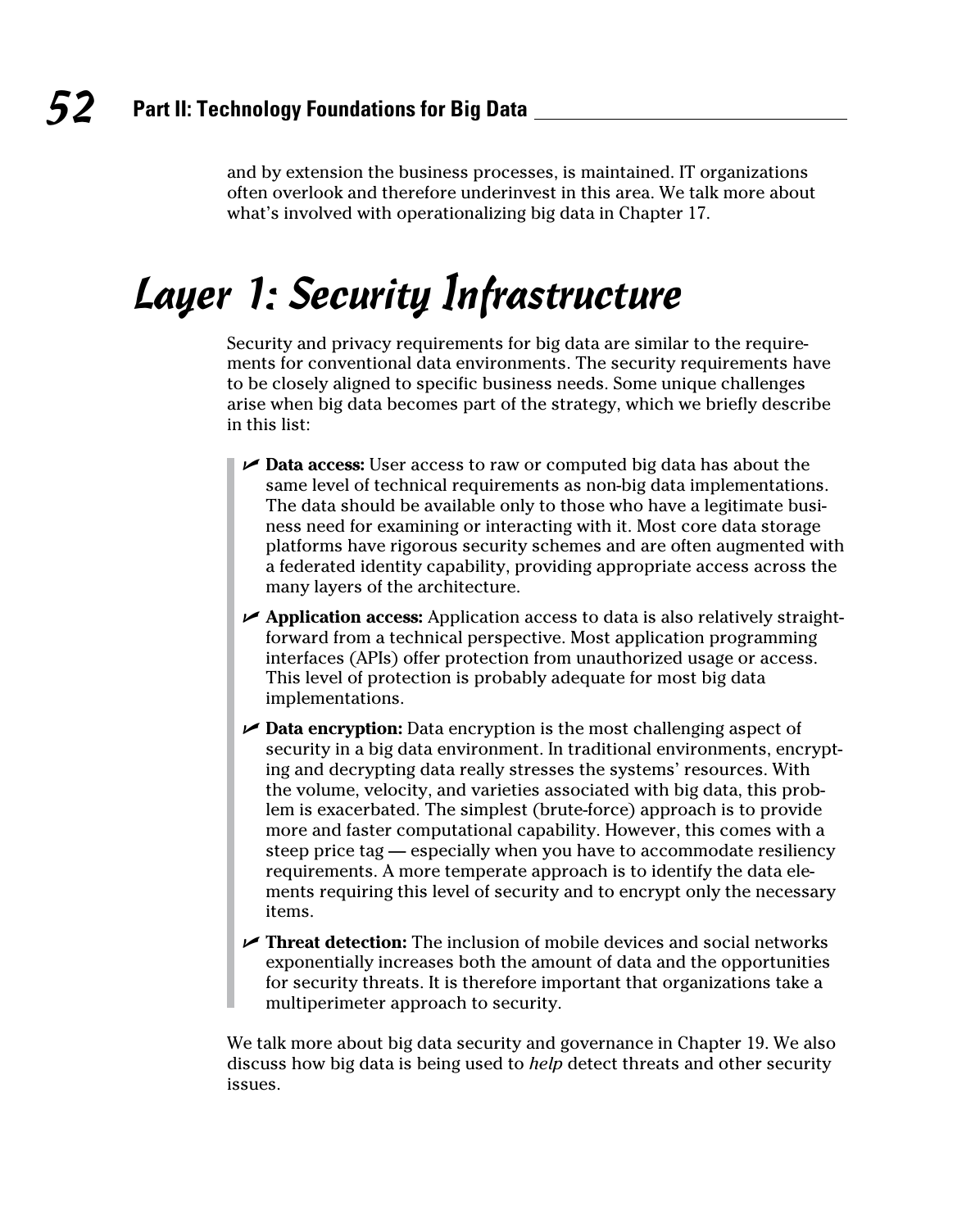#### Interfaces and Feeds to and from Applications and the Internet

So, physical infrastructure enables everything and security infrastructure protects all the elements in your big data environment. The next level in the stack is the interfaces that provide bidirectional access to all the components of the stack — from corporate applications to data feeds from the Internet. An important part of the design of these interfaces is the creation of a consistent structure that is shareable both inside and perhaps outside the company as well as with technology partners and business partners.

For decades, programmers have used APIs to provide access to and from software implementations. Tool and technology providers will go to great lengths to ensure that it is a relatively straightforward task to create new applications using their products. Although very helpful, it is sometimes necessary for IT professionals to create custom or proprietary APIs exclusive to the company. You might need to do this for competitive advantage, a need unique to your organization, or some other business demand, and it is not a simple task. APIs need to be well documented and maintained to preserve the value to the business. For this reason, some companies choose to use API toolkits to get a jump-start on this important activity.

API toolkits have a couple of advantages over internally developed APIs. The first is that the API toolkits are products that are created, managed, and maintained by an independent third party. Second, they are designed to solve a specific technical requirement. If you need APIs for web applications or mobile applications, you have several alternatives to get you started.

#### **Take a REST**

No discussion of big data APIs would be complete without examining a technology called Representational State Transfer (REST). REST was designed specifically for the Internet and is the most commonly used mechanism for connecting one web resource (a server) to another web resource (a client). A RESTful API provides a standardized way to create a temporary relationship (also called *loose coupling*) between and among web resources. As the name implies, loosely coupled resources are not rigidly connected and are resilient to changes in

the networks and other infrastructure components. For example, if your refrigerator breaks in the middle of the night, you need to buy a new one. You might have to wait until a retail store opens before you can do so. In addition, you may need to wait longer for delivery. This is very similar to web resources using RESTful APIs. Your request may not be answered until the service is available to address it. Many, if not all, big data technologies support REST, as you see in subsequent chapters.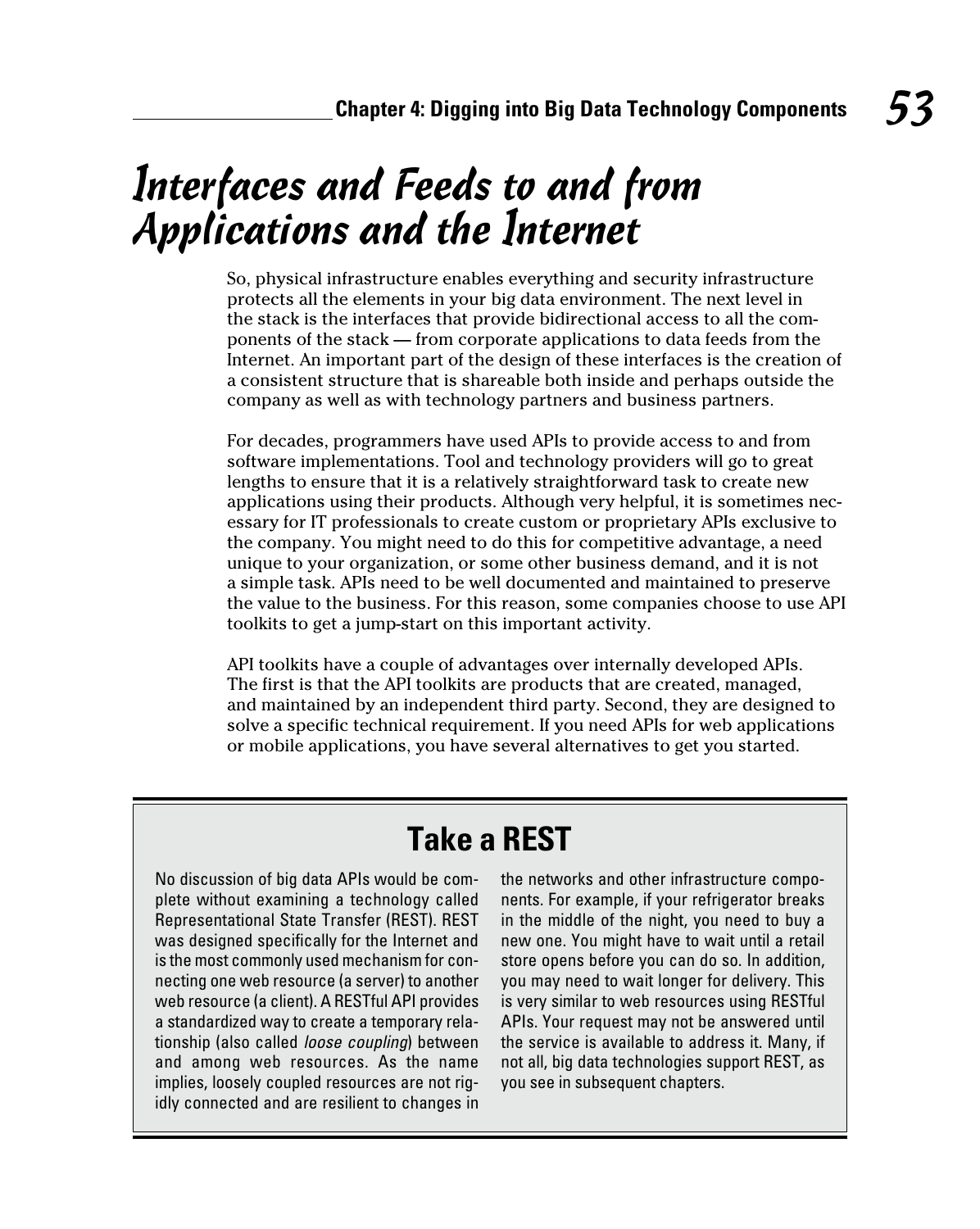Big data challenges require a slightly different approach to API development or adoption. Because much of the data is unstructured and is generated outside of the control of your business, a new technique, called Natural Language Processing (NLP), is emerging as the preferred method for interfacing between big data and your application programs. NLP allows you to formulate queries with natural language syntax instead of a formal query language like SQL. For most big data users, it will be much easier to ask "List all married male consumers between 30 and 40 years old who reside in the southeastern United States and are fans of NASCAR" than to write a 30-line SQL query for the answer.



One way to deal with interfaces is to implement a "connector" factory. This connector factory adds a layer of abstraction and predictability to the process, and it leverages many of the lessons and techniques used in Service Oriented Architecture (SOA). For more information on SOA, check out *Service Oriented Architecture (SOA) For Dummies,* 2nd Edition (written by our team and published by John Wiley & Sons, Inc.).

Because most data gathering and movement have very similar characteristics, you can design a set of services to gather, cleanse, transform, normalize, and store big data items in the storage system of your choice. To create as much flexibility as necessary, the factory could be driven with interface descriptions written in Extensible Markup Language (XML). This level of abstraction allows specific interfaces to be created easily and quickly without the need to build specific services for each data source.

In practice, you could create a description of SAP or Oracle application interfaces using something like XML. Each interface would use the same underlying software to migrate data between the big data environment and the production application environment independent of the specifics of SAP or Oracle. If you need to gather data from social sites on the Internet (such as Facebook, Google+, and so on), the practice would be identical. Describe the interfaces to the sites in XML, and then engage the services to move the data back and forth. Typically, these interfaces are documented for use by internal and external technologists.

#### Layer 2: Operational Databases

At the core of any big data environment are the database engines containing the collections of data elements relevant to your business. These engines need to be fast, scalable, and rock solid. They are not all created equal, and certain big data environments will fare better with one engine than another, or more likely with a mix of database engines. For example, although it is possible to use relational database management systems (RDBMSs) for all your big data implementations, it is not practical to do so because of performance, scale, or even cost. A number of different database technologies are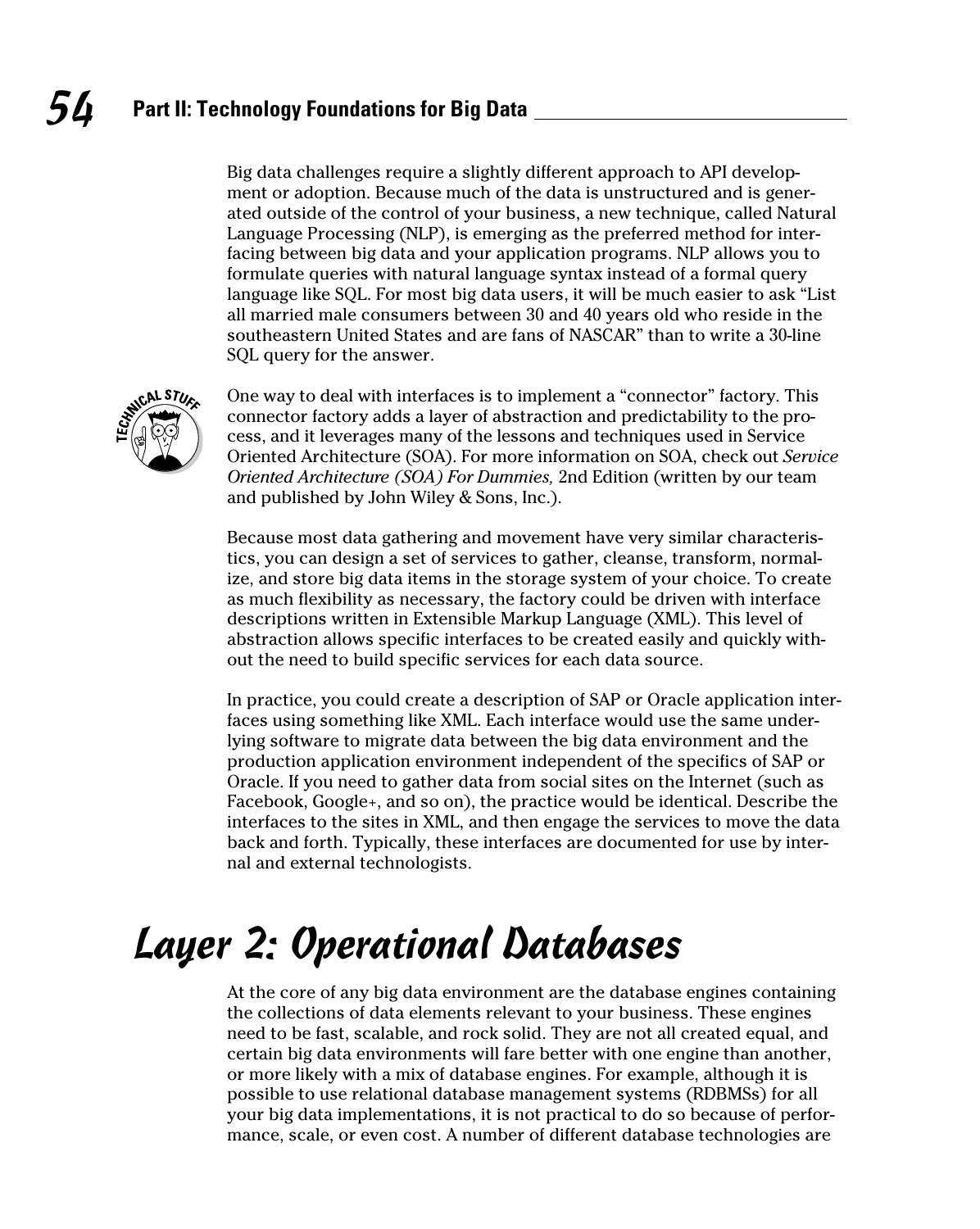No single right choice exists regarding database languages. Although SQL is the most prevalent database query language in use today, other languages may provide a more effective or efficient way of solving your big data challenges. It is useful to think of the engines and languages as tools in an "implementer's toolbox." Your job is to choose the right tool.

For example, if you use a relational model, you will probably use SQL to query it. However, you can also use alternative languages like Python or Java. It is very important to understand what types of data can be manipulated by the database and whether it supports true transactional behavior. Database designers describe this behavior with the acronym *ACID.* It stands for

- ✓ **Atomicity:** A transaction is "all or nothing" when it is atomic. If any part of the transaction or the underlying system fails, the entire transaction fails.
- ✓ **Consistency:** Only transactions with valid data will be performed on the database. If the data is corrupt or improper, the transaction will not complete and the data will not be written to the database.
- ✓ **Isolation:** Multiple, simultaneous transactions will not interfere with each other. All valid transactions will execute until completed and in the order they were submitted for processing.
- ✓ **Durability:** After the data from the transaction is written to the database, it stays there "forever."

Table 4-1 offers a comparison of these characteristics of SQL and NoSQL databases.

| Table 4-1       | <b>Important Characteristics of SQL and NoSQL Databases</b> |                         |                         |                     |                             |
|-----------------|-------------------------------------------------------------|-------------------------|-------------------------|---------------------|-----------------------------|
| <b>Engine</b>   | <b>Query</b><br>Language                                    | <i><b>MapReduce</b></i> | Data Types              | <b>Transactions</b> | <b>Examples</b>             |
| Relational      | SQL.<br>Python, C                                           | No                      | Typed                   | ACID                | PostgreSQL,<br>Oracle, DB/2 |
| Columnar        | Ruby                                                        | Hadoop                  | Predefined<br>and typed | Yes, if<br>enabled  | <b>H</b> Base               |
| Graph           | Walking,<br>Search,<br>Cypher                               | No                      | Untyped                 | ACID                | Neo4J                       |
| <b>Document</b> | Commands                                                    | JavaScript              | Typed                   | No                  | MongoDB,<br>CouchDB         |
| Key-value       | Lucene,<br>Commands                                         | <b>JavaScript</b>       | BLOB,<br>semityped      | No                  | Riak, Redis                 |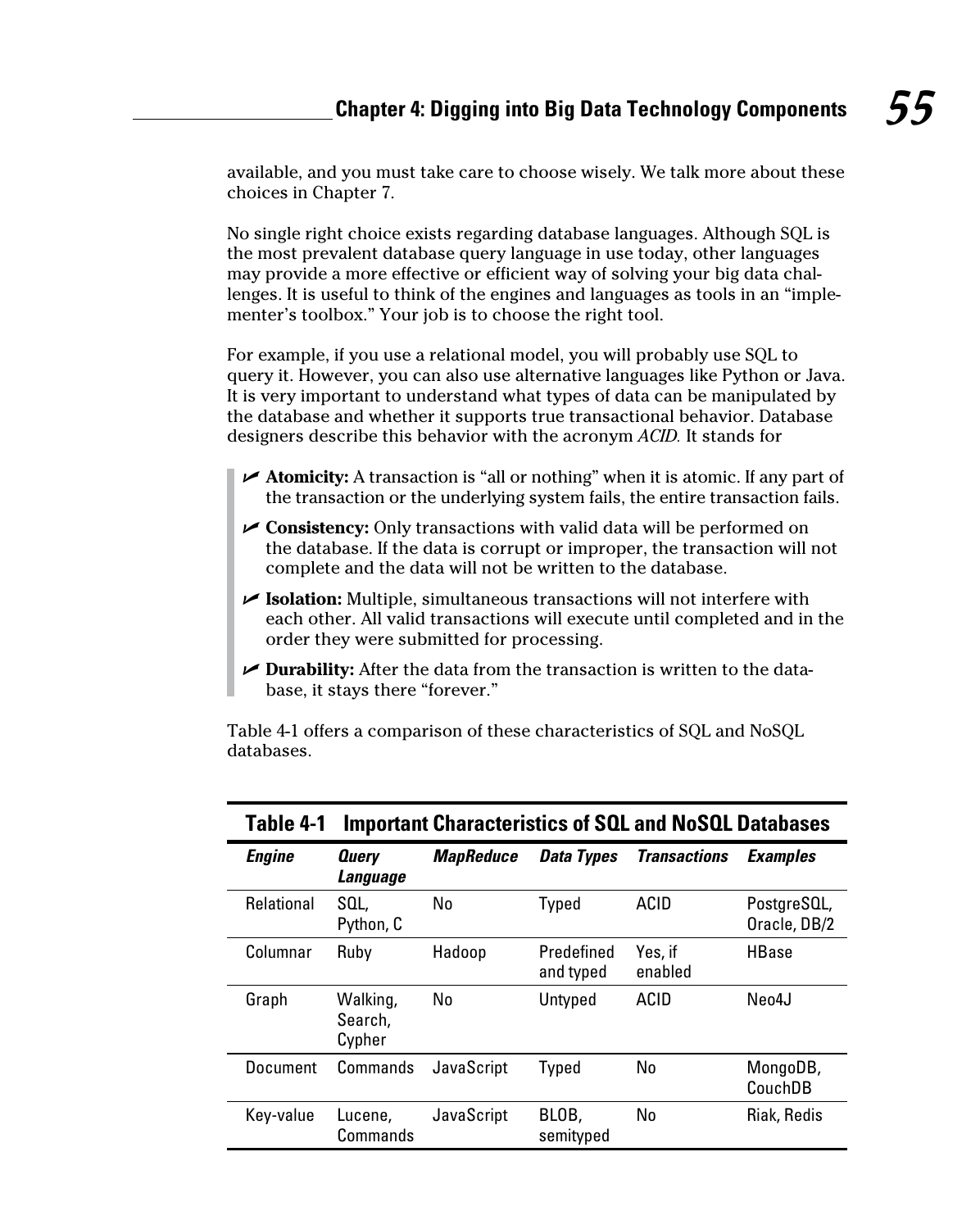After you understand your requirements and understand what data you're gathering, where to put it, and what to do with it, you need to organize it so that it can be consumed for analytics, reporting, or specific applications.

#### Layer 3: Organizing Data Services and Tools

*Organizing data services and tools* capture, validate, and assemble various big data elements into contextually relevant collections. Because big data is massive, techniques have evolved to process the data efficiently and seamlessly. MapReduce, covered in Chapter 8, is one heavily used technique. Suffice it to say here that many of these organizing data services are MapReduce engines, specifically designed to optimize the organization of big data streams.

Organizing data services are, in reality, an ecosystem of tools and technologies that can be used to gather and assemble data in preparation for further processing. As such, the tools need to provide integration, translation, normalization, and scale. Technologies in this layer include the following:

- ✓ **A distributed file system:** Necessary to accommodate the decomposition of data streams and to provide scale and storage capacity
- ✓ **Serialization services:** Necessary for persistent data storage and multilanguage remote procedure calls (RPCs)
- ✓ **Coordination services:** Necessary for building distributed applications (locking and so on)
- ✓ **Extract, transform, and load (ETL) tools:** Necessary for the loading and conversion of structured and unstructured data into Hadoop
- ✓ **Workflow services:** Necessary for scheduling jobs and providing a structure for synchronizing process elements across layers

In Chapters 9 and 10, we examine Hadoop, the most widely used set of products for organizing big data. It is an open source initiative maintained by the Apache Foundation.

# Layer 4: Analytical Data Warehouses

The data warehouse , and its companion the data mart, have long been the primary techniques that organizations use to optimize data to help decision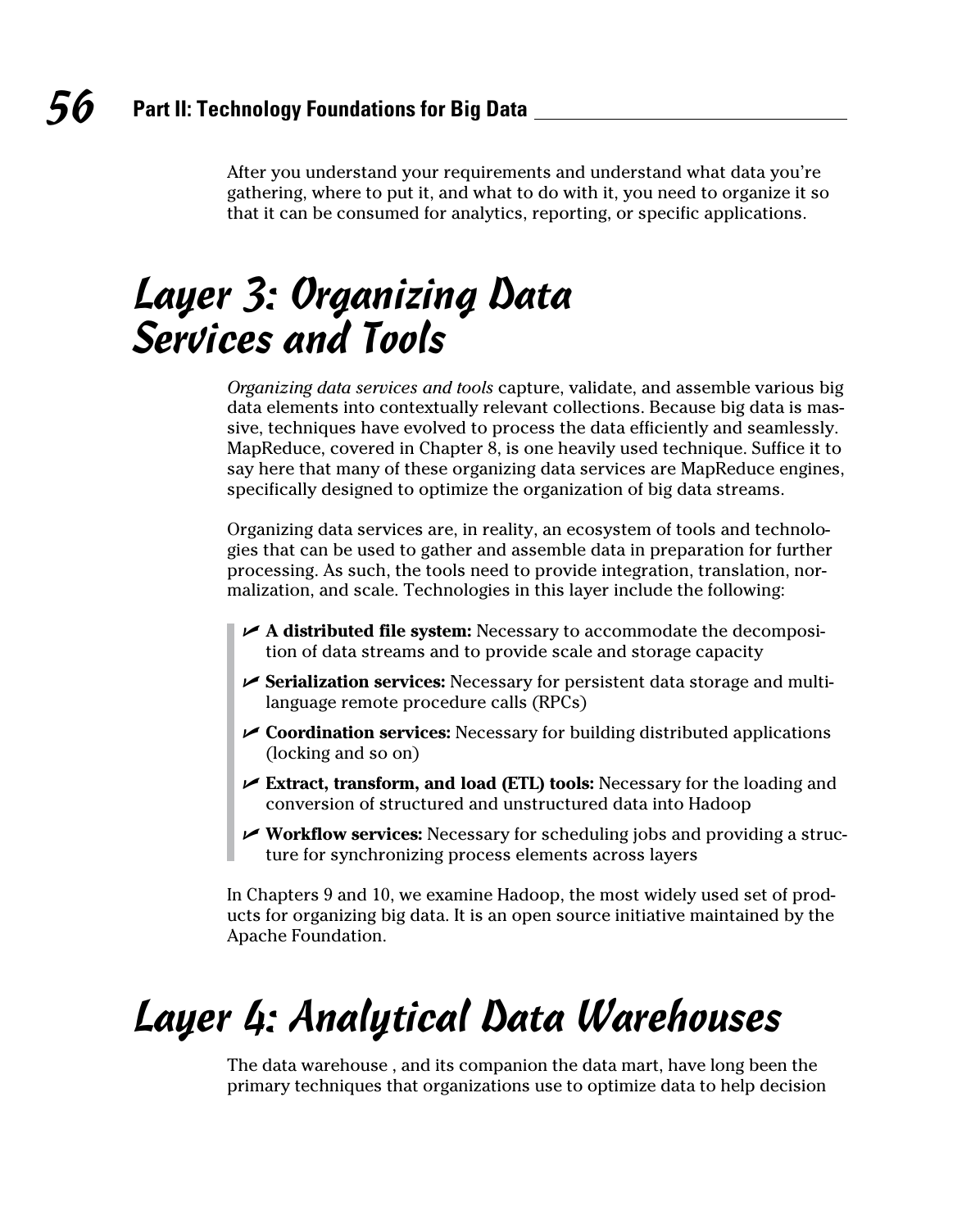makers. Typically, data warehouses and marts contain normalized data gathered from a variety of sources and assembled to facilitate analysis of the business. Data warehouses and marts simplify the creation of reports and the visualization of disparate data items. They are generally created from relational databases, multidimensional databases, flat files, and object databases — essentially any storage architecture. In a traditional environment, where performance may not be the highest priority, the choice of the underlying technology is driven by the requirements for the analysis, reporting, and visualization of the company data.

As the organization of the data and its readiness for analysis are key, most data warehouse implementations are kept current via batch processing. The problem is that batch-loaded data warehouses and data marts may be insufficient for many big data applications. The stress imposed by high-velocity data streams will likely require a more real-time approach to big data warehouses. This doesn't mean that you won't be creating and feeding an analytical data warehouse or a data mart with batch processes. Rather, you may end up having multiple data warehouses or data marts, and the performance and scale will reflect the time requirements of the analysts and decision makers.

Because many data warehouses and data marts are comprised of data gathered from various sources within a company, the costs associated with the cleansing and normalizing of the data must also be addressed. With big data, you find some key differences:

- $\triangleright$  Traditional data streams (from transactions, applications, and so on) can produce a lot of disparate data.
- $\triangleright$  Dozens of new data sources also exist, each of them needing some degree of manipulation before it can be timely and useful to the business.
- $\triangleright$  Content sources will also need to be cleansed, and these may require different techniques than you might use with structured data.

Historically, the contents of data warehouses and data marts were organized and delivered to business leaders in charge of strategy and planning. With big data, we are seeing a new set of teams that are leveraging data for decision making. Many big data implementations provide real-time capabilities, so businesses should be able to deliver content to enable individuals with operational roles to address issues such as customer support, sales opportunities, and service outages in near real time. In this way, big data helps move action from the back office to the front office.

In Chapter 11, we examine several technology approaches for big data warehousing, with recommendations for using them effectively and efficiently.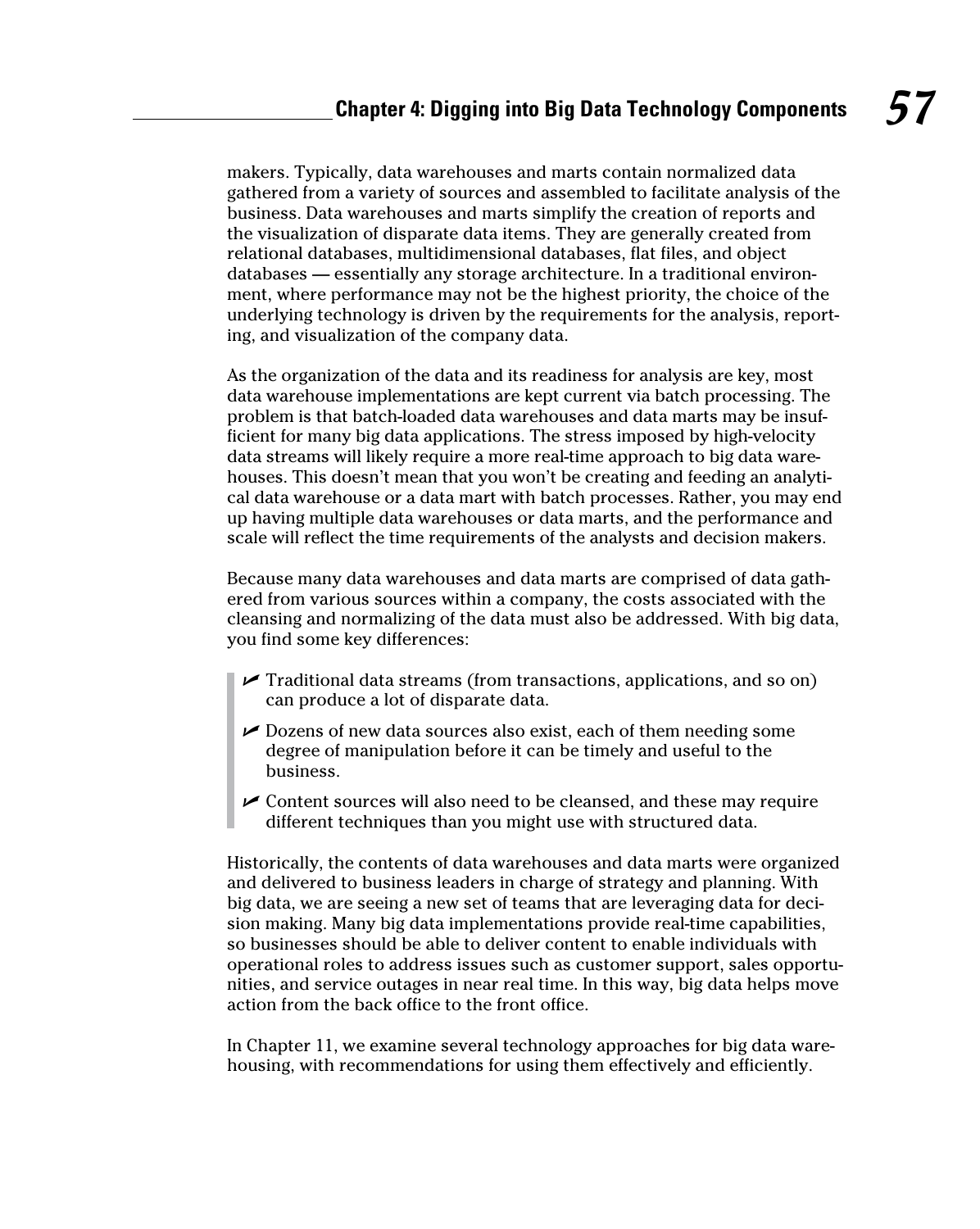# Big Data Analytics

Existing analytics tools and techniques will be very helpful in making sense of big data. However, there is a catch. The algorithms that are part of these tools have to be able to work with large amounts of potentially real-time and disparate data. The infrastructure that we cover earlier in the chapter will need to be in place to support this. And, vendors providing analytics tools will also need to ensure that their algorithms work across distributed implementations. Because of these complexities, we also expect a new class of tools to help make sense of big data.

We list three classes of tools in this layer of our reference architecture. They can be used independently or collectively by decision makers to help steer the business. The three classes of tools are as follows:

- ✓ **Reporting and dashboards:** These tools provide a "user-friendly" representation of the information from various sources. Although a mainstay in the traditional data world, this area is still evolving for big data. Some of the tools that are being used are traditional ones that can now access the new kinds of databases collectively called NoSQL (Not Only SQL). We explore NoSQL databases in Chapter 7.
- ✓ **Visualization:** These tools are the next step in the evolution of reporting. The output tends to be highly interactive and dynamic in nature. Another important distinction between reports and visualized output is animation. Business users can watch the changes in the data utilizing a variety of different visualization techniques, including mind maps, heat maps, infographics, and connection diagrams. Often, reporting and visualization occur at the end of the business activity. Although the data may be imported into another tool for further computation or examination, this is the final step.
- ✓ **Analytics and advanced analytics:** These tools reach into the data warehouse and process the data for human consumption. Advanced analytics should explicate trends or events that are transformative, unique, or revolutionary to existing business practice. Predictive analytics and sentiment analytics are good examples of this science. Issues relating to analytics are covered in greater detail in Part IV, including Chapters 12, 13, and 14.

# Big Data Applications

Custom and third-party applications offer an alternative method of sharing and examining big data sources. Although all the layers of the reference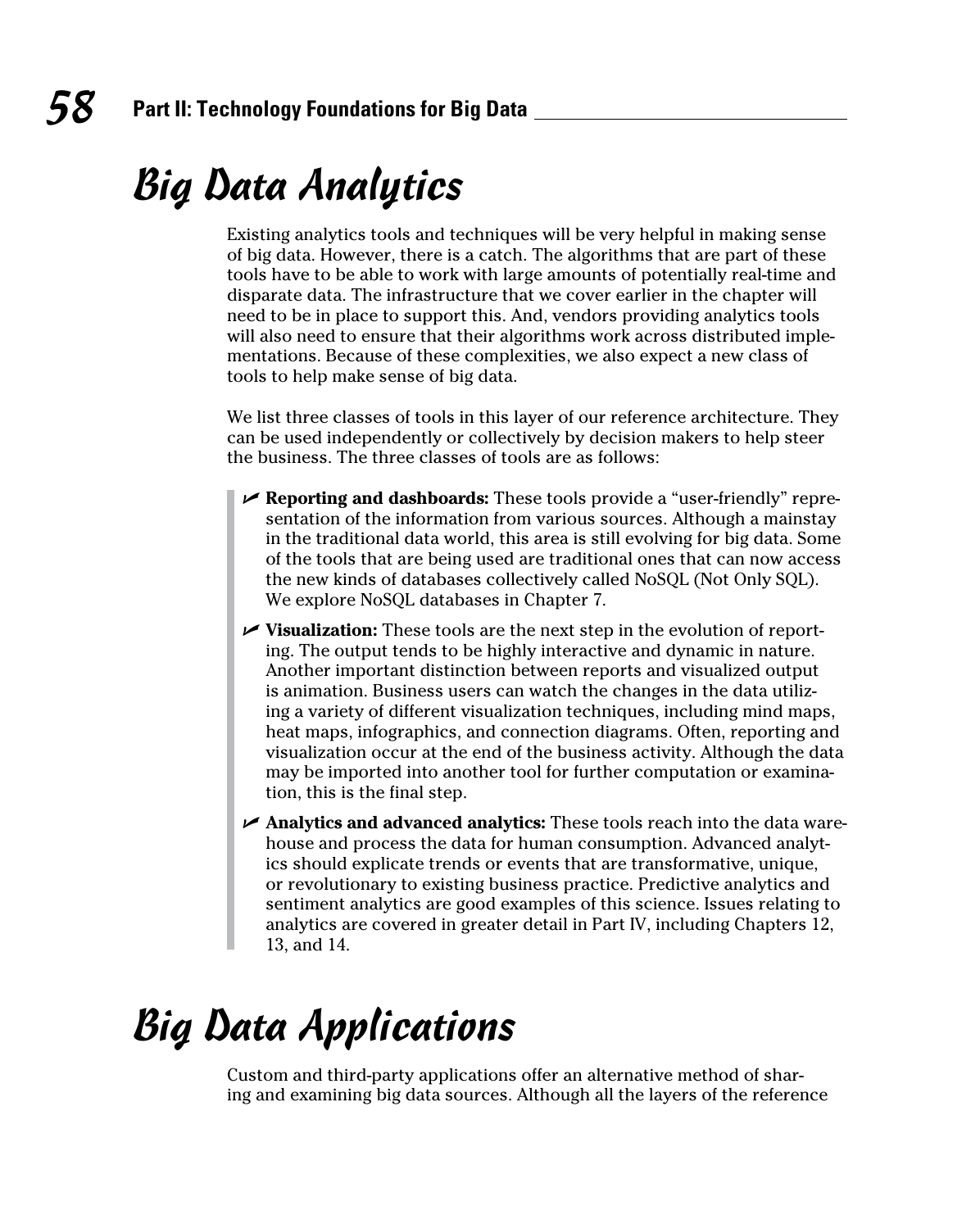architecture are important in their own right, this layer is where most of the innovation and creativity is evident.

These applications are either horizontal, in that they address problems that are common across industries, or vertical, in that they are intended to help solve an industry-specific problem. Needless to say, you have many applications to choose from, and many more coming. We expect categories of commercially available big data applications to grow as fast or faster than the adoption rate of the underlying technology. The most prevalent categories as of this writing are log data applications (Splunk, Loggly), ad/media applications (Bluefin, DataXu), and marketing applications (Bloomreach, Myrrix). Solutions are also being developed for the healthcare industry, manufacturing, and transportation management, to name a few.

Like any other custom application development initiative, the creation of big data applications will require structure, standards, rigor, and well-defined APIs. Most business applications wanting to leverage big data will need to subscribe to APIs across the entire stack. It may be necessary to process raw data from the low-level data stores and combine the raw data with synthesized output from the warehouses. As you might expect, the operative term is *custom,* and it creates a different type of pressure on the big data implementation.

Big data moves fast and changes in the blink of an eye, so software development teams need to be able to rapidly create applications germane to solving the business challenge of the moment. Companies may need to think about creating development "tiger teams," which rapidly respond to changes in the business environment by creating and deploying applications on demand. In fact, it may be more appropriate to think of these applications as "semicustom" because they involve more assembly than actual low-level coding.



Over time, we expect certain types of applications will be created, in context, by the end user, who can assemble the solution from a palette of components. Needless to say, this is where the structure and standardization are most necessary. Software developers need to create consistent, standardized development environments and devise new development practices for rapid rollout of big data applications.